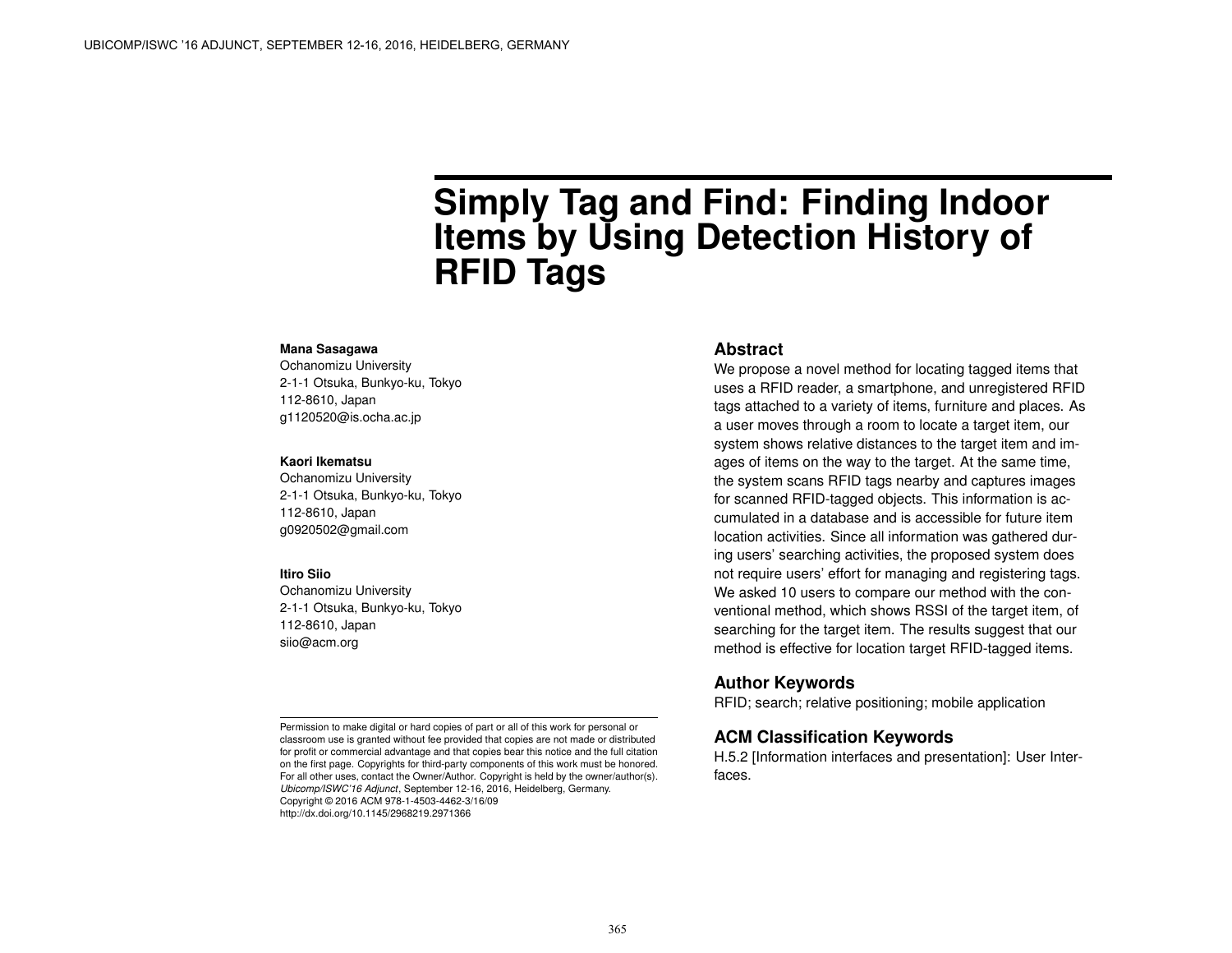## **Introduction**

Many people consume much time to find out missing items in a daily life. There are various systems for finding indoor items using RFID tags. If RFID tags are attached to various items, people could search items by using tags Received Signal Strength Indicator (RSSI). Nakata et al. used active RFIDs and ultrasonic position detectors to find items [\[2\]](#page-3-0). Nickels et al. implemented a location system combined active RFIDs with ZigBee [\[3\]](#page-3-1). Iteminder[\[1\]](#page-3-2) is a location system that uses passive RFID tags for items and specific places. A moving robot locates each item by using the attached tag and location tags. These method require the registration of many tags' information (i.e., position, name, etc.). Our method reduce users' effort for registering tags by gathering information during users' searching activities.

## **Application**

<span id="page-1-3"></span>**Figure 1:** Undirected graph for estimating relative distances between tags. The length of the edge represents as the relative distance. Pink arrows indicate the shortest path from the current item to the target item calculated using

Dijkstra's algorithm.

This system consists of passive RFID tags  $^1$  $^1$  , a RFID reader  $^2$  $^2$  , a smartphone, and a server. The system runs JAVA on Android OS 5.0, PHP and MySQL on Ubuntu Server. Figure [2](#page-1-2) shows the system diagram. The preparation for this system simply requires users to tag of items, furniture and places. There is no requirement for registering the positions and names of tagged items because relative distances and the pictures of tagged items are continuously updated as the user traverses the room in search of items. The user can identify tagged items by image. The user can find the position of the tagged target item by navigating through the tagged items that are in increasingly closer proximity to the target item. The relative distances between tagged items are estimated by the undirected graph as shown in Figure [1.](#page-1-3) This graph is continuously updated by using the information gathered during previous and current user's searching

<span id="page-1-2"></span>



activity. The length of an edge represents a relative distance calculated by our algorithm. The following shows the outline of our algorithm. The length gets shorter when two tags are detected simultaneously because two tags are estimated to be closer.<sup>[3](#page-1-4)</sup> When two tags are detected separately, they are estimated to be in different areas and the length gets longer. According to the following detailed method of our algorithm, the edge lengths of the graph are adjusted using the scanning data for each tag. The edge length between a pair of tagged items, Tag A and Tag B, is

<span id="page-1-0"></span><sup>1</sup>Short Dipole, 900MHz passive tags

<span id="page-1-1"></span><sup>2</sup>DOTR-920J, Max 1W, 916.8MHz-920.8MHz

<span id="page-1-4"></span><sup>&</sup>lt;sup>3</sup>Detecting tags simultaneously means tags are within 100 centimeters because our used RFID reader can detect tags within 100 centimeters.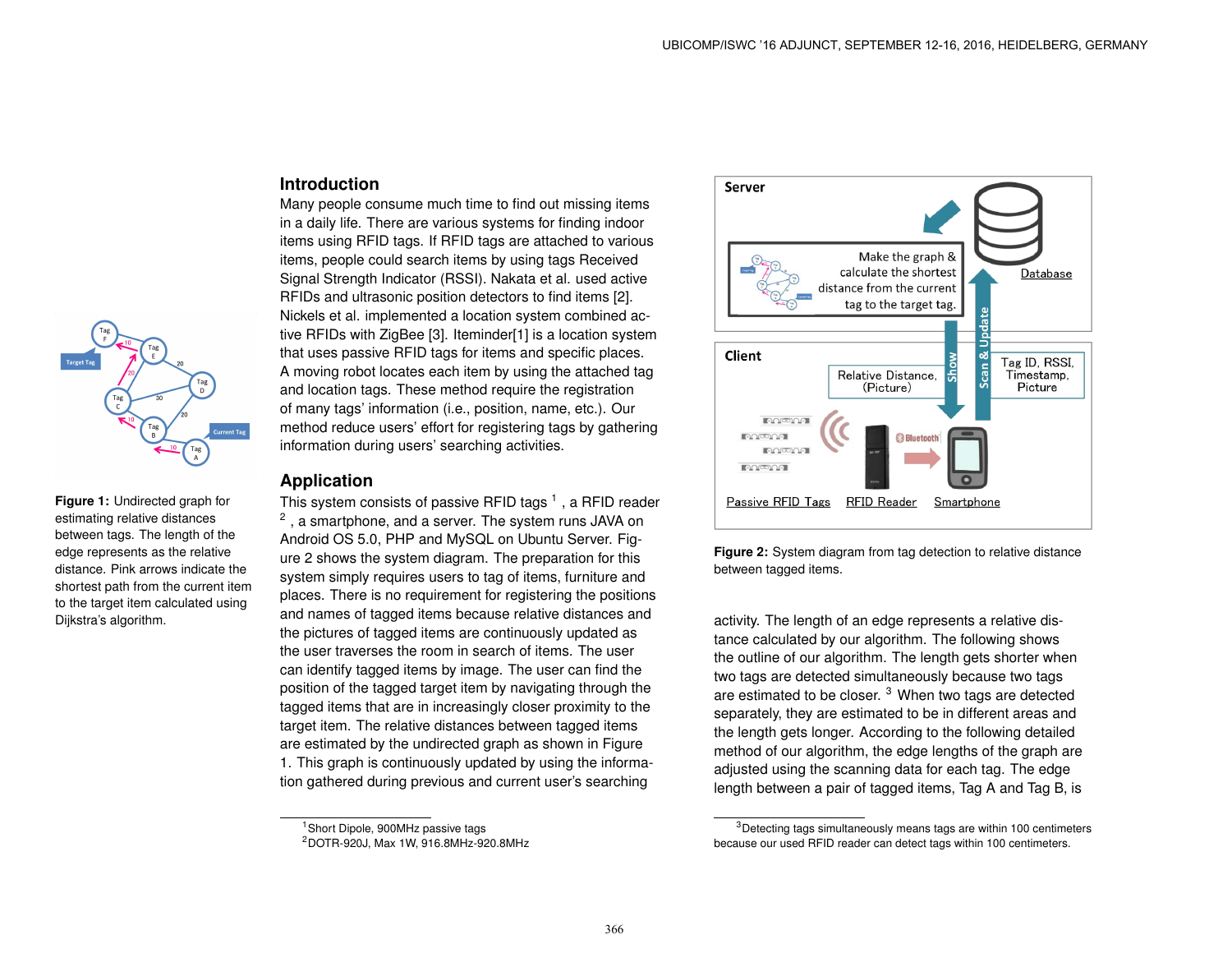

<span id="page-2-2"></span>**Figure 3:** Map of the experimental room. Gray squares mean names of tags. A red star means the target tag. Blue numbers mean relative distances of each tags. Pink arrows indicate the shortest route from each tags to the target tag.

set to 10 when the two are scanned simultaneously. Therefore, the minimum distance between the items is 10 units. Each time a pair of tagged items is scanned separately, 10 units is added to the edge length. The shortest path to the target item indicated by pink arrows in Figure [1](#page-1-3) is calculated using Dijkstra's algorithm.

Figure [4](#page-2-0) shows the flow diagram of this application. First, the user selects the target picture in the smartphone screen. Then, the user repeats to scan the nearby tags to see the relative distance shown on the application until the user locates the target item. In the application screen, the relative distance is shown as a bar. The length of bars means the relative distance from the scanned tag to the target tag. The bar gets longer or shorter when the relative distance is far or near. The bar color changes as the relative distance gets shorter or longer compared to the existing bar length. If the relative distance gets longer, the user is headed in the wrong direction. When the application has pictures of the next tagged item  $4$  on the way to the target item, the application shows them. The user can find the target item by navigating through relative distances and images of tagged items that are in increasingly closer proximity to the target.

#### **Experiment**

We carried out an experiment for comparing our proposed method with a conventional search method using RFID. The experiment consisted of subjects using two different methods to search for a target item in a room. One method is our proposed system that shows relative distances to the target item and images of tags on the way to the target. The other method shows RSSI of the target tag. In these method, when the user pressed the trigger button on the

<span id="page-2-0"></span>

**Figure 4:** Flow diagram of the application from the app beginning to the end of the users' searching activity.

RFID reader, a scan was conducted and the display is updated. We compared the efficiency and ease of use of both methods by recording the elapsed time and the number of scans used to find the target item. In preparation for this experiment, 20 items, furniture and places were tagged with passive RFID tags in a part of our laboratory, as shown in Figure [3.](#page-2-2) Tagged items were positioned between 60 and 160 centimeters in height and the maximum distance between each item was approximately 50 centimeters. Con-

<span id="page-2-1"></span><sup>&</sup>lt;sup>4</sup>The next tag means the tag next to current tag on the shortest route to the target tag estimated by Dijkstra's algorithm.